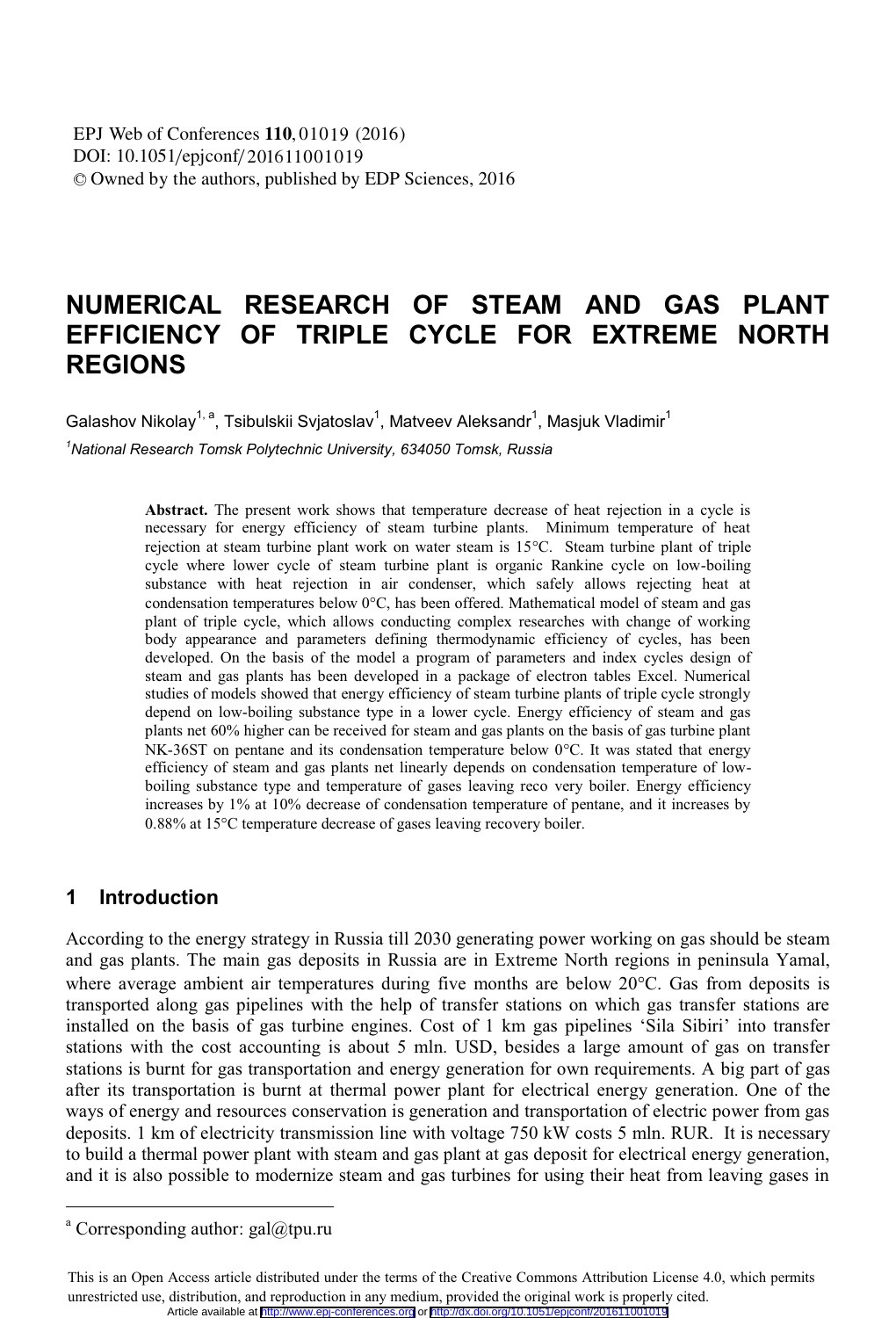steam turbine cycle. Low air temperatures can be used for energy efficiency increase in electrical energy generation plants with air condensers for heat rejection.

Nowadays the most effective electrical energy generation plants are steam and gas plants of utilization type [1]. Utilization steam and gas plants allow solving a range of economical and ecological problems in energetics by means of low capital expenses, high energy efficiency, small emissions release, small water consumption for technological process [2]. Steam and gas plants are a combination of two energetic plants: gas turbine and steam turbine ones. Gas turbine plant is important for steam turbine plant of utilization type  $-2/3$  of power is generated on it and energy efficiency strongly depends on gases temperature before its turbine. Gas turbine plant can be used not only for electrical energy generation but also for drive mechanism of in-house needs [3], which allows increasing electrical energy rejection from steam and gas plant.

Multiwatt electrical energy plants of new generation at gas temperatures before turbine 1500°C created in the last years have energy efficiency about 40%. Gas turbine plants of average power increased energy efficiency up to 36%.

### **2 Steam and gas plant scheme of triple cycle**

Energy efficiency of steam turbine plants depends on steam temperature before steam turbine and on temperature of heat rejection in condenser. Steam temperature before steam turbine is defined with temperature of gases leaving gas turbine plant and can reach 600°C. Temperature increase for energy efficiency increase is connected with expensive gas turbine plant and steam turbine plant and decrease of their safety and maneuverability. Temperature of heat rejection in condenser at steam turbine plant working on water steam is limited with temperature of water freezing  $-0$ °C, and because of economical conditions it is usually not less than 15°C. In north regions where air temperature is below 0°C for a long time, temperature of heat rejection in a cycle can be reduced with the help of air condensers instead of water ones, and using substances not freezing at low temperatures as working bodies and which are used in organic Rankine cycle. But these substances are destroyed at temperatures higher than 400°C. That is why steam and gas plant was offered on the basis of three cycles: upper – gas turbine Brighton cycle, middle – steam turbine Rankine cycle and lower – organic Rankine cycle. Use of low-boiling substances in organic Rankine cycle also allows increasing dimensions and cost of turbine significantly and increase safety work of air condenser.

The present work [4] shows that for steam and gas plant of triple cycle with modern gas turbine plant and binary cycle of steam turbine plant energy efficiency net weight can be received up to 63%. To receive high energy efficiency issues on optimal scheme of steam and gas plant and working bodies for steam turbine plant cycles choice are up-to-date.

Optimal scheme for steam and gas plant without interval overheating in the upper cycle of steam turbine plant is shown in fig. 1.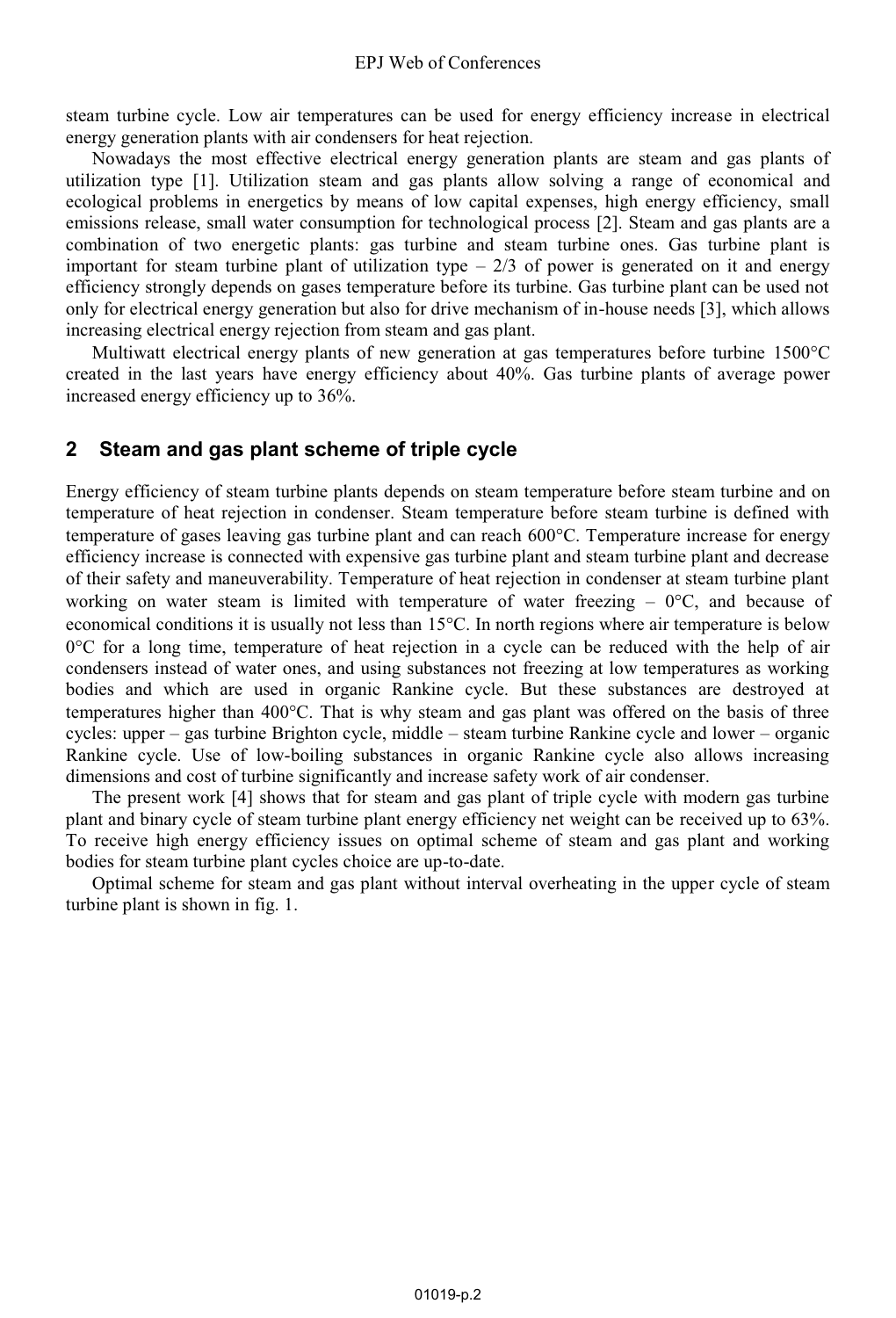

**Figure 1**. Steam and gas plant scheme of triple cycle.

Equipment and parameters in fig. 1 have the following designations:  $C$  – compressor;  $CC$  – combustion chamber; GТ, SТ и LBSТ – turbines: gas, steam and LBS; HRSG – heat-recovery steam boiler; CE – condenser-evaporator;  $C_{\text{LBS}}$  – air condenser LBS; DH – desuperheater; HE – heat exchanger;  $P_{\text{CW}} P_{\text{CLBS}}$  – pumps of steam water condenser transfer and LBS;  $Q_{\text{CC}}$  – heat power of gas turbine plant input into combustion chamber;  $N_{GT}$ ,  $N_{ST}$ ,  $N_{LBS}$  – received in GT, ST and LBST internal power;  $Q_{H RSG}$  – heat power from T<sub>g</sub> to HRSG;  $Q_{EG}$  – heat power rejected from HRSG into environment with leaving gases;  $Q_{\text{STP}}$ ,  $Q_{\text{LBS}}$  – steam turbine plant and LBS heat power input in cycles;  $Q_{CE}$  – heat power transferred from CE from condensing water steam to low-boiling substance;  $Q_{C}$  – heat power rejected in condenser LBS into environment;  $G_G$  – gases rate from gas turbine plant in HRSG;  $t_G$ ,  $t_{G}$  – gas temperature on input and output HRSG;  $D_{ST}$ ,  $D_{LBS}$  – steam rate in cycles of steam turbine plant and LBS;  $P_{0ST}$ ,  $P_{0LBS}$ ,  $t_{0ST}$ ,  $t_{0LBS}$  – steam pressure and temperature before turbines  $T_p$  and T<sub>HKB</sub>;  $t_c$  – condensation temperature in C<sub>LBS</sub>;  $t_{p.c.}$  – steam temperature in LBS in the condensation output;  $t_{cCE}$  – condensation temperature in CE;  $t_{SDH}$ ,  $t_{cCE}$  – condenser temperature for  $P_{CW}$  and  $P_{CLBS}$ ;  $t_{\rm cCP}$ ,  $t_{\rm cLBSO}$  – liquid temperature of LBS in the condensation output and HE;  $t_{\rm LEC}$  – water temperature in the input into economizer HRSG.

### **3 Research on steam and gas plants model**

Steam and gas plants mathematical model has been developed on the basis of gas turbine plant NK-36ST which is widely used at gas transmission plants and has the following parameters for research in accordance with fig. 1:  $N_{\text{GT}} = 25 \text{ MBr}$ ;  $\eta_{\text{gt}} = 36\%$ ;  $G_r = 101.3 \text{ kg/s}$ ;  $t_r = 457\text{°C}$ .

Mathematical model is a system of equations which characterize design: gases expansion processes in turbines; processes in pumps; material and energetic balances in heat exchange equipment. For the lower cycle on the basis of Russian and foreign works on working substances application in organic Rankine cycle analysis the following low-boiling substance types were developed: ammonia, ethanol, toluene, butane, pentane, and freons R236fa and R245fa. Mathematical model was realized by software program in a package of electron tables Excel. Design of thermodynamic and thermo physical air parameters, steam and gas plants leaving gases, water and low-boiling substance type are produced according to functions of the library "REFPROP" [5].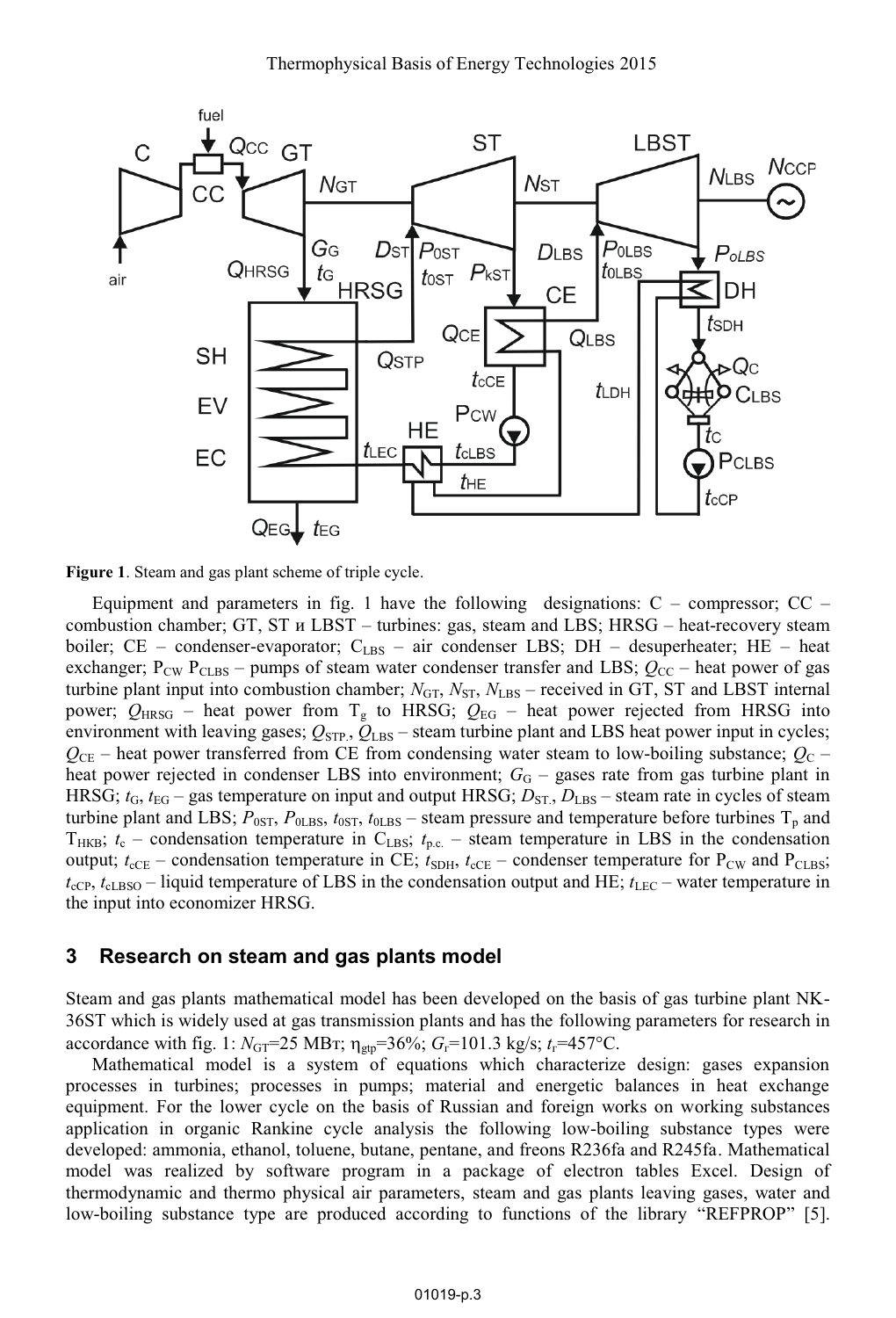#### EPJ Web of Conferences

Results of numerical studies on models with condensation temperature change of low-boiling substance type and gases leaving recovery boiler are in fig. 2, 3. The following parameters were taken at steam turbine plant design:  $P_{0st}$ =16 MPa;  $t_{0st}$ =440°C;  $P_C$ =0.2 MPa;  $t_{w,ec}$ =60°C.



**Figure 2.** Energy efficiency of steam and gas plants dependence of total weight (*a*) and net weight (*b*) on condensation temperature of low-boiling substance type at temperature of gases leaving recovery boiler 75 °C.



**Figure 3.** Energy efficiency of steam and gas plants dependence of total weight (*a*) and net weight (*b*) on temperature of gases leaving recovery boiler at condensation temperature 10°С.